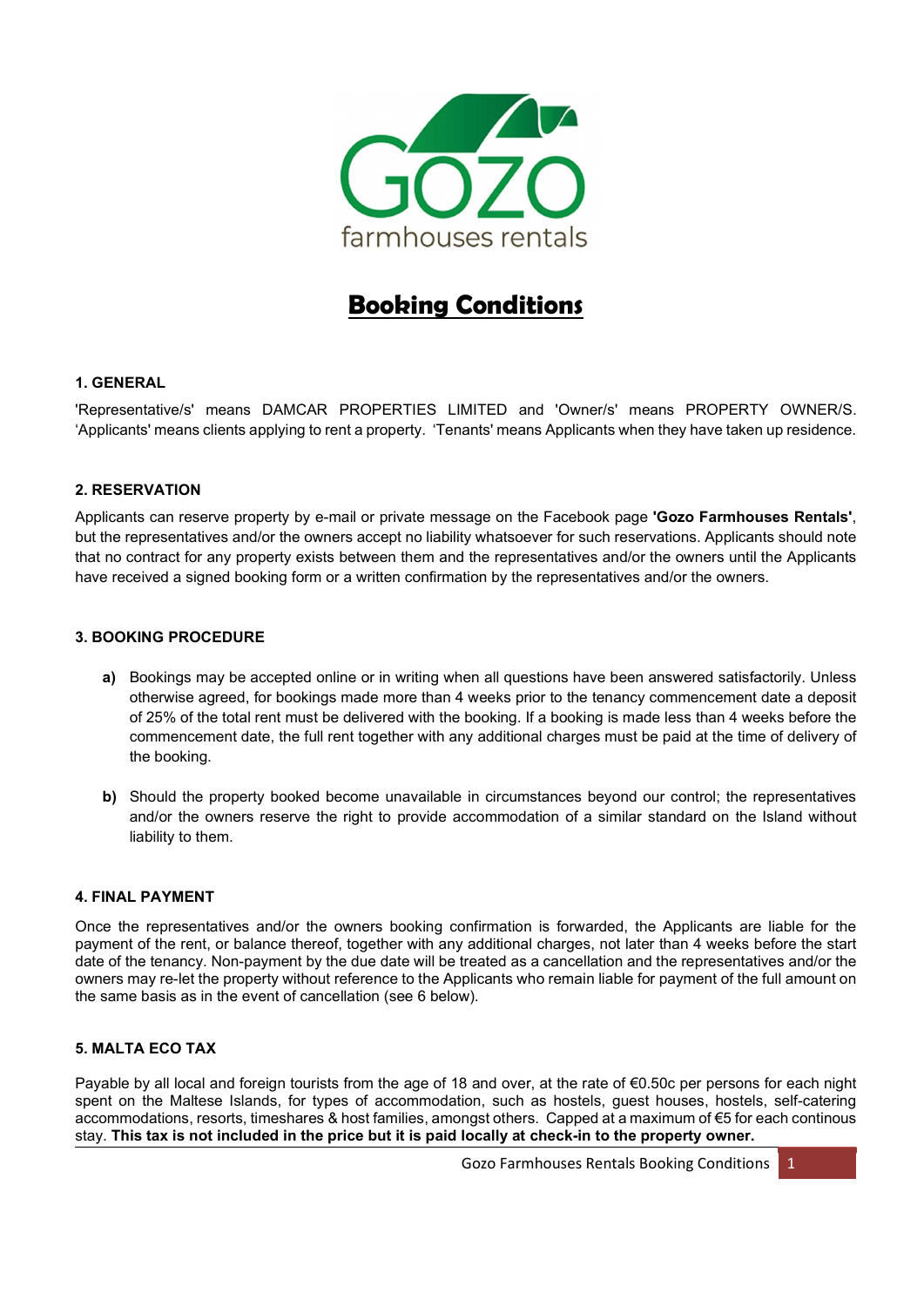## 6. CANCELLATION

Any request to cancel a booking must be sent or delivered to the representatives and/or the owners in writing, and signed by the Applicant. Our cancellation policy is as follows and is based on the date we receive the notice at our offices. We strongly recommend that you take out a holiday insurance to cover you in the event of a cancellation. The Applicant shall bear all risks associated with cancellations on his part for whatever reason.

#### Notice Given (to arrival date) Cancellation Charge

| More than 61 Days | Loss of Deposit      |
|-------------------|----------------------|
| Less than 60 Days | 100% Cost of Holiday |

If a request for cancellation is made and there are more than sixty-one (61) days before arrival date, guests only lose the deposit given, while if the request of cancellation is made and there are less than sixty (60) days before arrival date, guests lose or shall pay the full amount of the cost of stay.

## 7. PRICE CHANGES

The representatives and/or the owners reserve the right to amend prices quoted due to errors or omissions.

#### 8. METHOD OF PAYMENT

Payment may be made by cheque or Bank Transfer. In no circumstances are post-dated cheques acceptable. Any charges raised against the representatives and/or the owners by their bank for handling dishonored cheques will be passed on to the Applicant.

#### 9. BOOKING FORM

The Applicant acknowledges responsibility for all the details given on the booking form or, in case of an email, for all details written therein on behalf of all persons who will occupy the property for the period for which it has been booked and that all those persons are aware of the Booking Conditions. The Applicant shall be a member of the party occupying the property and be over the age of 18 years, and is/are required to acknowledge the following:

- a) The booking form state the maximum number of persons permitted to occupy the property and grounds and the applicant commits himself to the number of persons staying at the property or at any time using the property's facilities under this booking. Any breach of this provision will constitute a breach of contract whereupon the Owners may charge from the security money or may use credit card (as per security letter) to charge extra any amount he deems right or, at his sole discretion, may even terminate the booking forthwith in which event all monies paid by the Applicant will be forfeited.
- b) Folding Bed/s, Cot/s and Highchair/s are available on request. Please book these in advance as the availability is on a first come first serve basis. Extra charges may apply.
- c) The Owners reserve the right to refuse admittance to any party if in the Owner's absolute opinion, the Applicant or any person of the group is unsuitable for the property due to age, ill health, disability, inexperience or any other good and proper reason not otherwise being a breach of these conditions. In such an event, all sums paid by the Applicant shall be repaid in full and the Contract shall be discharged without further liability on either party.
- d) The Owners reserve the right to re-possess the property at any time where damage has been caused by the Applicant or any member of the group or in the Owner's absolute opinion is likely to be caused by the Applicant or any member of the group or other person visiting the property at the invitation of any such person. In such an event, the Owners shall not be liable to make any refund whatsoever.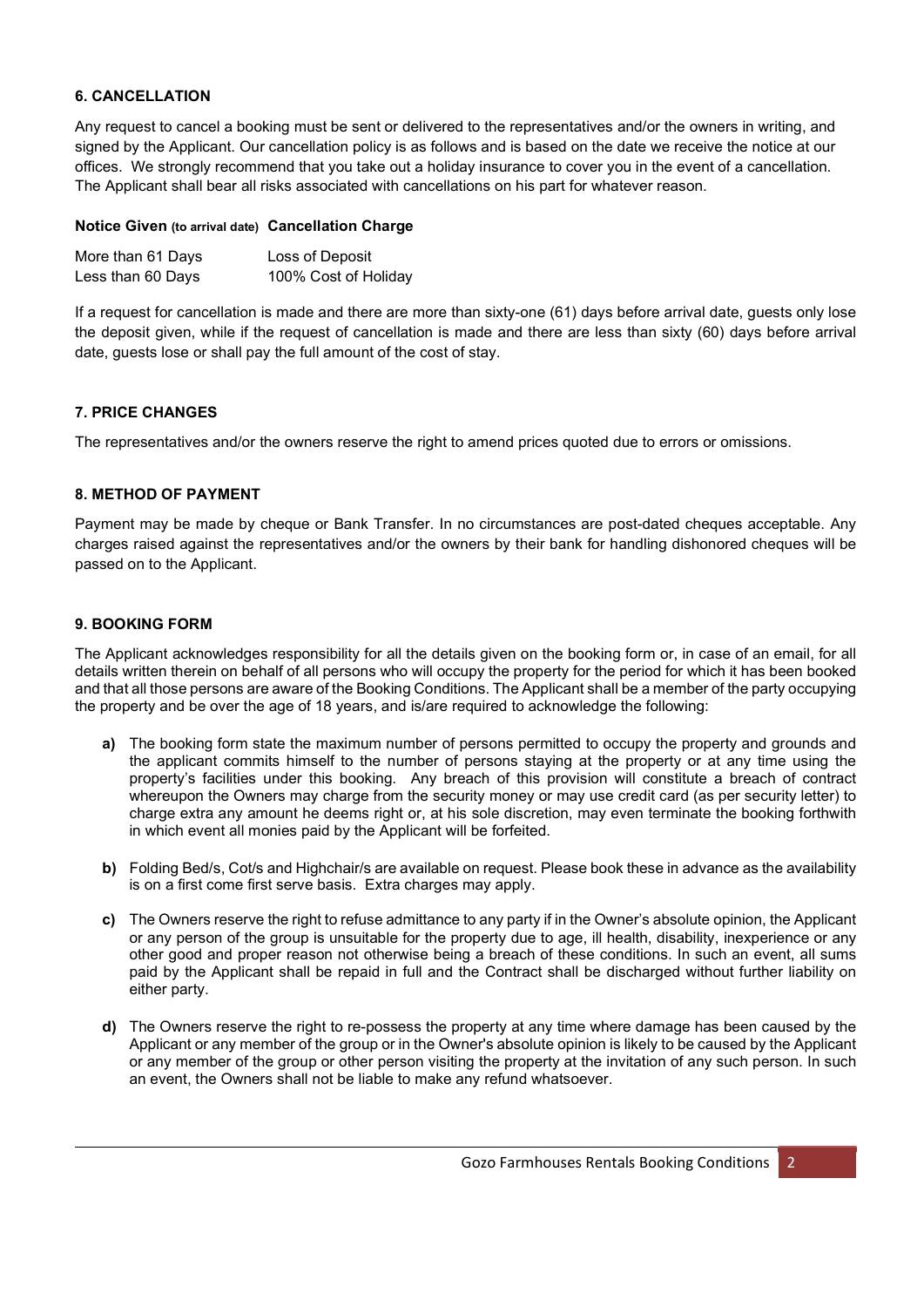## 10. ELIGIBILITY

Bookings will not be made from applicants under the age of 18 years.

#### 11. TENANTS' OBLIGATIONS

The Tenants agree:

- a) To pay for any losses or damages to the property including contents excluding reasonable wear and tear.
- b) To take good care of the property and leave it in a clean and tidy condition at the end of the tenancy. A fixed charge of €100 applies if property is left in a very untidy state and complete disorder.
- c) To permit the Owners and any Agents or Licensees reasonable access to the property.
- d) Not to part with possession of the Property or share it except with members of the party.
- e) Not to cause any annoyance or become a nuisance to occupants of adjoining premises.
- f) Loud music or noise is strictly not permitted at any time during tenancy and the property is not to be used for parties or similar events. Any breach of this provision will constitute a breach of contract whereupon the Owners may terminate the booking forthwith in which case all monies, including the security money paid by the Applicant will be forfeited.

## 12. RISK

- a) The use of the property or any amenity that may be provided by the Owners are entirely at the Tenant's risk and no responsibility will be accepted by the owners for any loss, damage, illness or injury to persons who make use of them or any belongings of the persons who use them.
- b) All cars and other vehicles are parked entirely at the Tenant's risk. The Owners can take no responsibility for any loss or damage to any car, vehicle or any contents thereof.
- c) The Tenant must be entirely responsible for the safety of any children staying in the property as part of the group or at their invitation.
- d) The owners can take no responsibility for any loss, illness or injury to any pet that uses the property. The use of swimming pools is entirely at the Tenant's risk. All children should be properly supervised at all times by the **Tenant**
- e) The Owners are not liable to pay any compensation or to otherwise accept responsibility for any loss of damage as a result of circumstances which are beyond the Representative's or the Owner's control, such as nearby construction noise, electricity and/or water cuts, excavations, industrial disputes, natural disaster, bad weather, loss of enjoyment etc..

## 13. DURATION AND TIMES OF LETTING

Arrival and departure times vary according to each property, however they will be listed on the booking form. Tenants will be liable for any costs incurred due to any unauthorized overstay beyond the time mentioned above.

## 14. NON-AVAILABILITY OF PROPERTY

If for any reason beyond the Owners control the property is not available on the date booked (owing to fire damage for example) or the property becomes unsuitable for holiday letting, all rent and charges paid in advance by the Applicant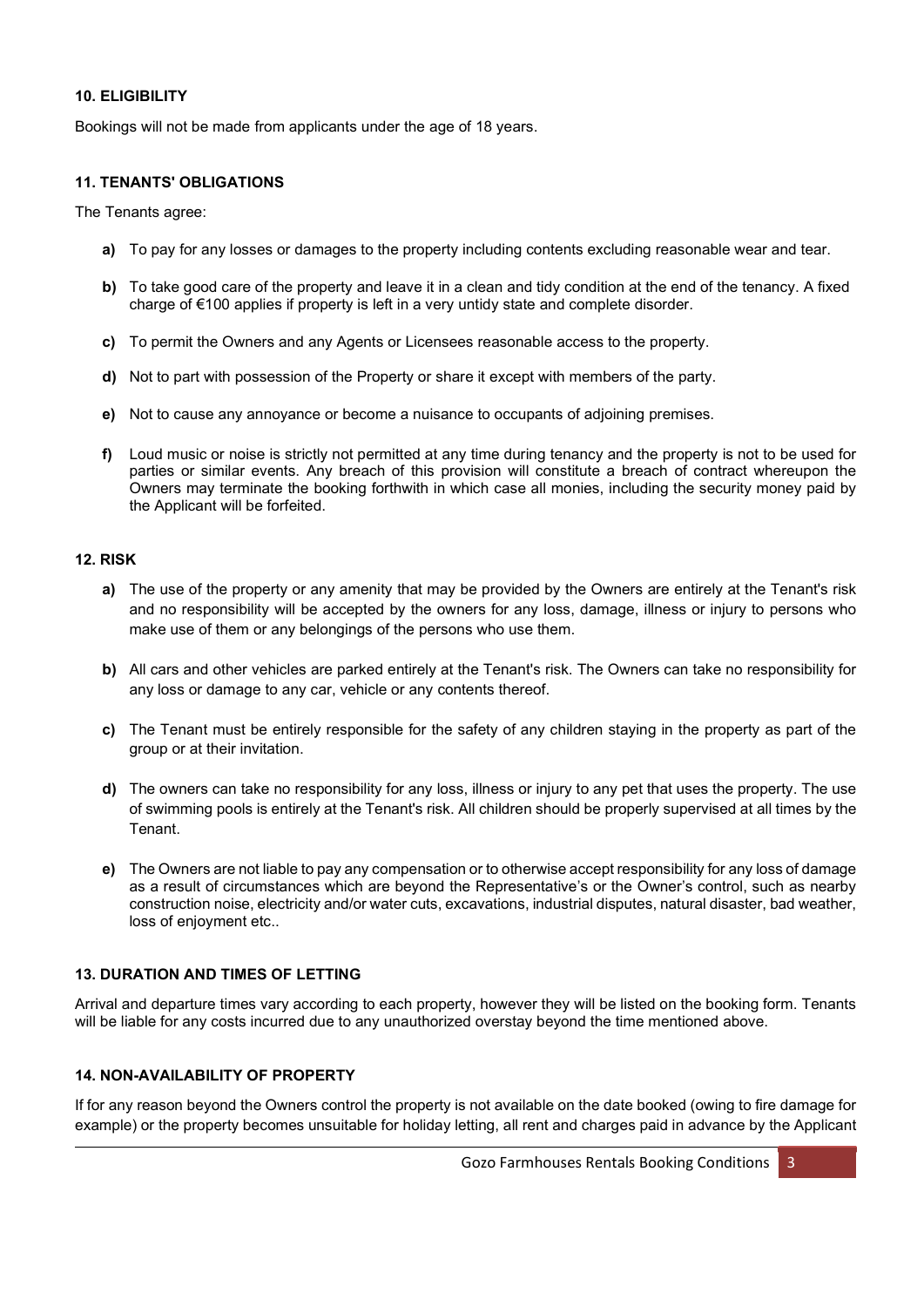will be refunded in full and/or the owners reserve the right to provide accommodation of a similar standard on the Island but the Applicant shall have no further claim against the Owners.

## 15. COMPLAINTS

All complaints should be notified to the Owners immediately as they arise, so that the matter can be investigated in good time and, if necessary, remedial action taken. In no circumstances will compensation be paid in respect of complaints raised after the tenancy has ended when the Tenant has not drawn the matter to the Owner's attention, or has denied the Owners the opportunity of investigating the complaint in order to put the matter right during the tenancy.

## 16. PETS

Pets are not allowed unless with the specific written authorization from the Owners. If authorized, the tenant must bring his/her pet basket with him/her. Pets are allowed on the clear understanding that in no circumstances may they lie on the bedding or chairs. Pets must not be left unattended in properties, or elsewhere. All pet litter must be removed by tenant and we reserve the right to charge if any litter is found inside the property. Extra fee due to acceptance of pet may apply. In the event that pets are allowed Owner reserves the right to increase the amount of Security Deposit in Clause 17 of same Booking Conditions.

# 17. BREAKAGE WAIVER

When you make a booking with us you have the following two options in order to cover for any damages during your stay at the accommodation:

- a. For just €35 per party, breakage waiver covers you for accidental damage of loss of equipment occurring in the accommodation, so you can relax and enjoy your holiday. This non-refundable fee will cover for accidental damage up to €300; or
- b. Pay a fully refundable security deposit of €400 at check-in by a valid Visa or Master Card to cover any damage to the accommodation and/or its contents. For this option at check-in your fully-refundable deposit will be processed with a credit card machine as a pre-authorization and a receipt will be provided. Your credit card details are then stored and the amount will be refunded by not later than 28 days of the transaction date, as per your card issuing bank regulations, unless it would have been utilized to make good for any damage to the accommodation and/or its contents.

A form confirming your approval of either of the above options will have to be completed and signed at check-in. The Owner/s need to contact you within 48 hours of checkout for any damage loss found at the property.

For both options voluntary damage and/or damages caused by negligence to the accommodation and/or its contents will incur additional charges to your credit card provided on arrival. Cancellation fees are not covered by either option.

If the caution money is not paid, the Owner/s reserve the right to withdraw from the contract and claim compensation for damages.

## 18. AFTER HOURS ARRIVAL FEE

It is the Owner/s commitment to meet our clients on their arrival to Gozo and show them the way to property where he will explain all facilities, and forward helpful tips re the area to make sure you start your holidays stress free. However, clients that are arriving after normal hours will need to choose from the following 2 options to access the house;

a. Make use of our Direct Transfers service from Airport and our driver will have key to house. (We can have car hire ready for you at property).